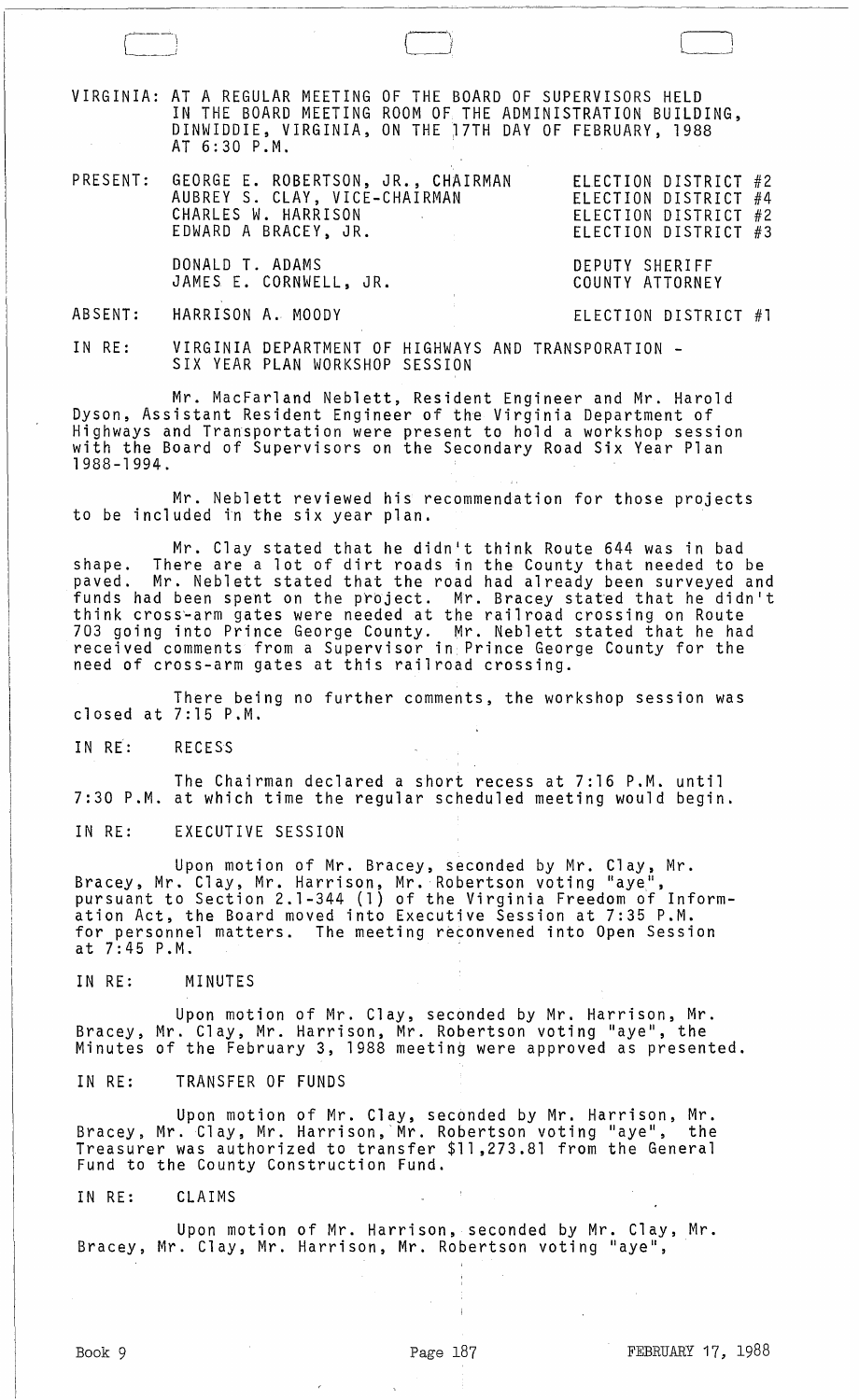BE IT RESOLVED by the Board of Supervisors of Dinwiddie County, Virginia that the following claims be approved and funds appropriated for same: General Fund checks numbering 88-279 thru 88-433 amounting to \$106,645.18; County Construction Fund checks numbering CCF-88-2 thru CCF-88-6 amounting to \$11,326.40; E911 Fund check number E9-88-3 in the amount of \$15,127.05; Fire Programs Fund checks numbering FIRE-88-2 thru FIRE-88-4 amounting to \$2,739.41 Library Fund check number LF-88-2 in the amount of \$317.49; Water and Sewer Fund check number W&S-88-2 in the amount of \$373.03.

## IN RE: CITIZEN COMMENTS

(1) Mr. Raymond McCants stated that he would like to have a traffic count on Route 226. He stated that a Bill had been pre- sented in the General Assembly to require covering of gravel trucks, but it had been defeated. The gravel trucks on Rt. 226 throw rocks onto the road when they make a turn onto Route 460. The Chairman advised Mr. McCants that the Highway Dept. was the proper agency to request a traffic count. He also added that at a Legislative Dinner with the local Legislators, the Board asked for support of the Bill requiring gravel trucks to be covered.

(2) Mr. Harry Clay, representing the Dinwiddie County Rescue Squad, appeared before the Board to present an activity report for the past year. He stated that the squad was going to have to replace the 1973 ambulance and would like the Board to consider funding assistance in their budget deliberations for next year. He estimated the cost of the new ambulance to be \$50,000 to \$55,000. He stated that the squad was going to apply for matching funds which would reduce the amount to be funded locally, but that award would not be made until July.

Mr. Clay stated that anyone wishing to make a left hand turn into the squad building on U.S. 1 traveling South had a difficult time because of the sight distance problem. He asked that a turning lane be put in front of the building for South bound traffic. Mr. Mac Neblett, Resident Engineer of the Virginia Deptartment of Highways and Transportation, stated he would pass the request onto the Department's Traffic and Safety Engineer for review.

(3) Mr. David Lucas appeared before the Board to request something be done about the water that collects on his business property at the Airport. He stated that when the County graded the area, a swale was left that allows water "to collect at his building.

The Chairman asked the County Administrator to look into this for Mr. Lucas.

(4) Mr. Jerry Richards, Executive Director, CARES, Inc. appeared before the Board to ask that funding in the amount of \$2,000 be included in the Board's 1988-89 Budget for CARES. This would be a \$500 increase over the present year appropriation of \$1500.

(5) Mr. Robert McFarland from Sutherland asked for the Board's assistance in obtaining information from the School Board. This information concerns separate busing routes, how many students would be in the classrooms and what schools would be closed.

The Chairman stated that the bus routes had been discussed with the School Board at the last meeting. He asked Mr. McFarland to write his questions down and submit them to the County Adminstrator so they could be discussed with the School Board when the Board of Supervisors meets with them on February 22.

IN RE: MILITARY EXERCISE -- 82ND AIRBORNE DIVISION

Major Mike Mason and Major Bill Dexter of the United States Army 82nd Airborne Division from Fort Bragg, North Carolina appeared before the Board to discuss a divisional field training exercise that will be held at the Petersburg Municipal Airport the night of April 30th into the morning of May 1st. Six Hundred (600) paratroopers

 $\frac{1}{\sqrt{2}}\frac{1}{\sqrt{2}}\left(1-\frac{1}{2}\right)\frac{1}{\sqrt{2}}\frac{1}{\sqrt{2}}\frac{1}{\sqrt{2}}\frac{1}{\sqrt{2}}\frac{1}{\sqrt{2}}\frac{1}{\sqrt{2}}\frac{1}{\sqrt{2}}\frac{1}{\sqrt{2}}\frac{1}{\sqrt{2}}\frac{1}{\sqrt{2}}\frac{1}{\sqrt{2}}\frac{1}{\sqrt{2}}\frac{1}{\sqrt{2}}\frac{1}{\sqrt{2}}\frac{1}{\sqrt{2}}\frac{1}{\sqrt{2}}\frac{1}{\sqrt{2}}\frac{1}{\sqrt{2}}\frac{1}{\sqrt{$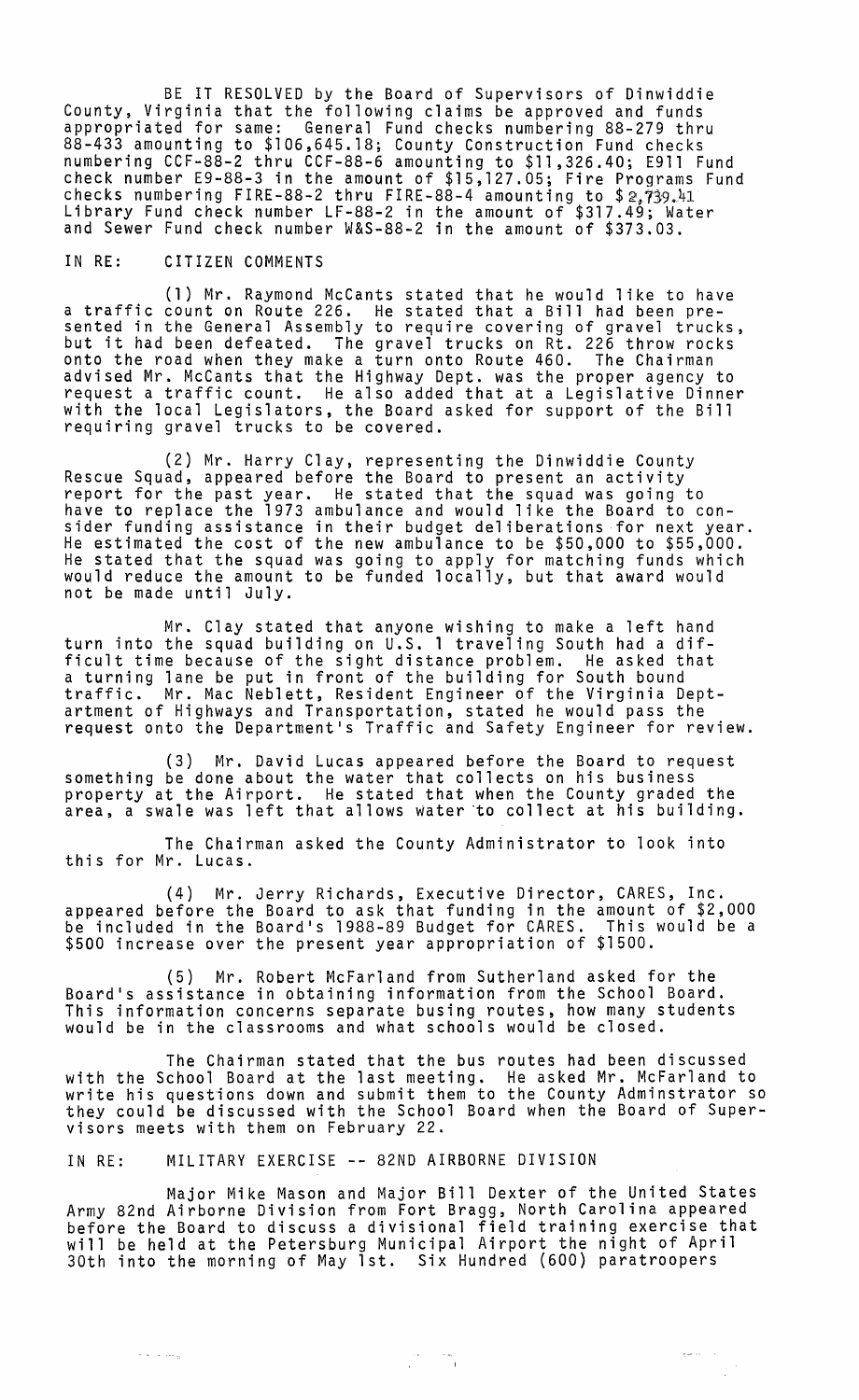will be dropped from a C130, then they will be flown out by helicopters. Major Mason stated that they had earlier met with press representatives and presented them with information and were very willing to answer questions from any citizens.

'--' <sup>J</sup>I\_~.~I

Major Bill Dexter briefly described the exercise and stated that they wanted to discourage spectators. The Army Gorp of Engineers is in the process of notifying the adjacent property owners. Mr. Robertson stated that the Board did want the citizens to know about the exercise so they wouldn't be alarmed. He emphasized the fact that the Army discourages citizens from getting near the scene. Mr. Bracey asked if the Army would be responsible for any damages. Major Dexter stated that the Army Corps of Engineers will repair anything that is damaged as a result of the exercise. Mr. Robertson asked that the County Administrator and Sheriff's Department be advised when the date is finalized. Major Mason stated that they would be coordinating the exercise with the Sheriff's Department as well as the local hospital.

## IN RE: AMENDMENT TO AGENDA

l

Upon motion of Mr. Harrison, seconded by Mr. Bracey, Mr. Bracey, Mr. Clay, Mr. Harrison, Mr. Robertson voting "aye", a claim submitted by Mr. Clarence Coleman was added to the agenda.

IN RE: VIRGINIA DEPARTMENT OF HIGHWAYS AND TRANSPORATION -<br>PUBLIC HEARING ON SIX YEAR PLAN

This being the time and place as advertised in the Progress-Index on Wednesday, February 3, 1988 ahd Wednesday, Febrary 10, 1988 for the Board of Supervisors to hold a joint public hearing with the Virginia Department of Highways and Transportation to receive citizen input on the Secondary Roads Six Year Plan.

Mr. MacFarland Neblett, Resident Engineer of the Department of Highways and Transportation, reviewed the proposed plan and then opened the hearing for citizen input.

(1) Mr. John R. Fraser stated that he was concerned about Route 619. He felt the Highway Department was starting the work on that section of the road where it was needed the least. Mr. Neblett stated that traffic count played a large part in where priorities were established. Mr. Fraser stated that he thought the worst section of Rt. 619 was from where Mr. Dan Upton lives to Hawkins Church.

 $(2)$ of Route 619. out. Bill Jones asked if the bad S curve would be taken out Birr oones asked it the bad 3 curve would be taken c<br>Mr. Neblett stated that he hoped to take some of it

(3) Mr. Robert Colvin asked that Route 725 be hard surfaced.

(4) Mrs. Emma Pate, representing the citizens on Route 715, asked what they could do to have Route 715 moved up on the priority<br>list. Mr. Neblett stated that he would be coming to the residents What they could do to have hosted the coming to the residents in the next year seeking a donated right-of-way. He felt construction would start in 1990. He added that he would put some gravel on the road to improve its condition in the meantime.

(5) Mr. Calvin Ellington asked what year work would begin on Route 605. Mr. Neblett said that he estimated it would be in the summer of 1989.

(6) Mrs. Mary Smith, a resident on Route 715, stated that the citizens had already signed a petition donating the right-of-way, She stated that the road was so bad that she and her husband couldn't bring their tractor-trailer truck down the road to their house. Mr Neblett stated that the citizens still have to sign the right-of-way documents.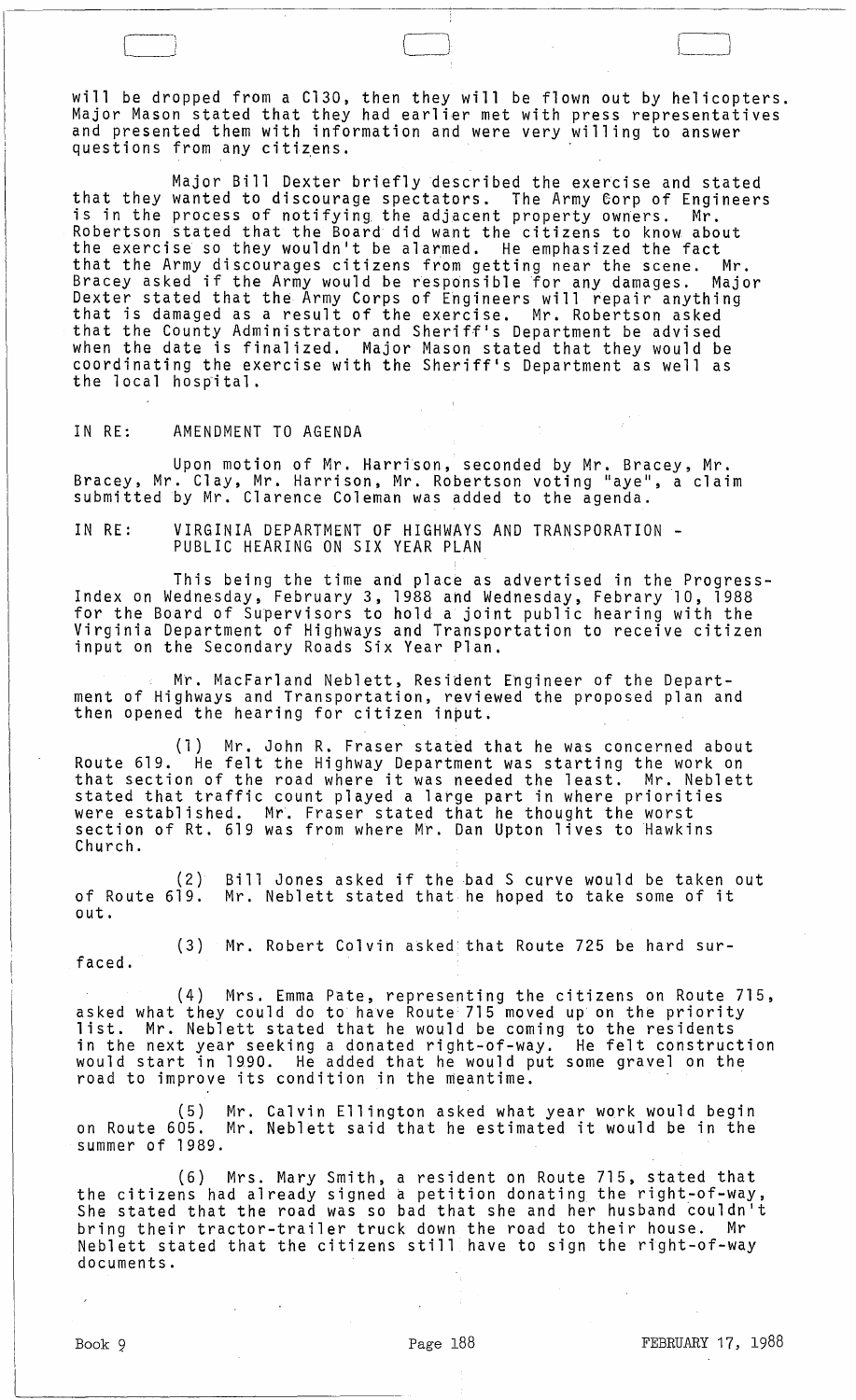Upon motion of Mr. Bracey, seconded by Mr. Clay, Mr. Bracey, Mr. Clay, Mr. Harrison, Mr. Robertson voting "aye", another workshop session was requested on the six year plan before final approval.

IN RE: PUBLIC HEARING -- A-88-4 - LATE REVALIDATION FEE

This being the time and place as advertised in the Progress- Index on Wednesday, February 3, 1988 and Wednesday, February 10, 1988 for the Board of Supervisors to conduct a public hearing to consider for adoption an ordinance to amend Chapter 19 of the Dinwiddie County<br>Code to add to Article II, Section 19-17, Application for Classification, Assessment, Etc., Generally.

Mrs. Deborah Marston, Commissioner of Revenue, appeared before the Board to present this amendment to the ordinance.

No one spoke in support or opposition to the amendment.

Upon motion of Mr. Bracey, seconded by Mr. Clay, Mr. Bracey,<br>Mr. Clay, Mr. Harrison, Mr. Robertson, voting "aye",

BE IT ORDAINED by the Board of Supervisors of Dinwiddie County, Virginia, that the Dinwiddie County Code, as adopted January 1, 1987, be amended, by the following change to Section 19-17 of Article II, and in all other respects be reordained:

Section 19-17. Application for classification, assessment, etc., generally.

(a) The owner of any real estate meeting the criteria set forth in sections 58.1-3230 and 58.1-3233 of the Code of Virginia may, at least sixty (60) days preceding the tax year for which such taxation is sought, apply to the commissioner of revenue for the classification, assessment and taxation of such property for the next succeeding tax year on the basis of its use, under the procedures set forth in Section 58.1-3236 of the Code of Virginia. In any year in which a general reassessment is being made, such application may be submitted until thirty (30) days have elapsed after the notice of increase in assessment is mailad in accordance with section 58.1-3330 of the Code of Virginia, or sixty (60) days preceding the tax year, whichever is later.

(b) Application under this section shall be on forms provided by the State Department of Taxation and supplied by the Commissioner of Revenue and shall include such additional schedules, photographs and drawings as may be required by the Commissioner of Revenue. An individual who is the owner of an undivided interest in a parcel may apply on behalf of himself and the others of such parcel, upon submitting an affidavit that such other owners are minors or cannot be located.

(c) An application shall be submitted under this section whenever the use of acreage of land previously approved changes, except when a change in acreage occurs solely as a result of a conveyance necessitated by governmental action or condemnation of a portion of any land previously approved for taxation on the basis of use assessment.

(d) An application fee of ten dollars (\$10.00) shall accompany each application filed pursuant to this section.

(e) A property owner must revalidate annually, on or before December 4, with the Commissioner of Revenue any application previously approved under this article; provided, however, that annual revalidation forms prescribed by the Commissioner of Revenue may be filed during the period of December 6 through January 1 upon the payment of a late filing fee for ten dollars (\$10.00).

(f) On the sixth year following the original application, the annual revalidation must be accompanied by a revalidation fee equal to the then current original application fee.

 $\sim$ 

الحامد سيست

 $\sim 10^{11}$  map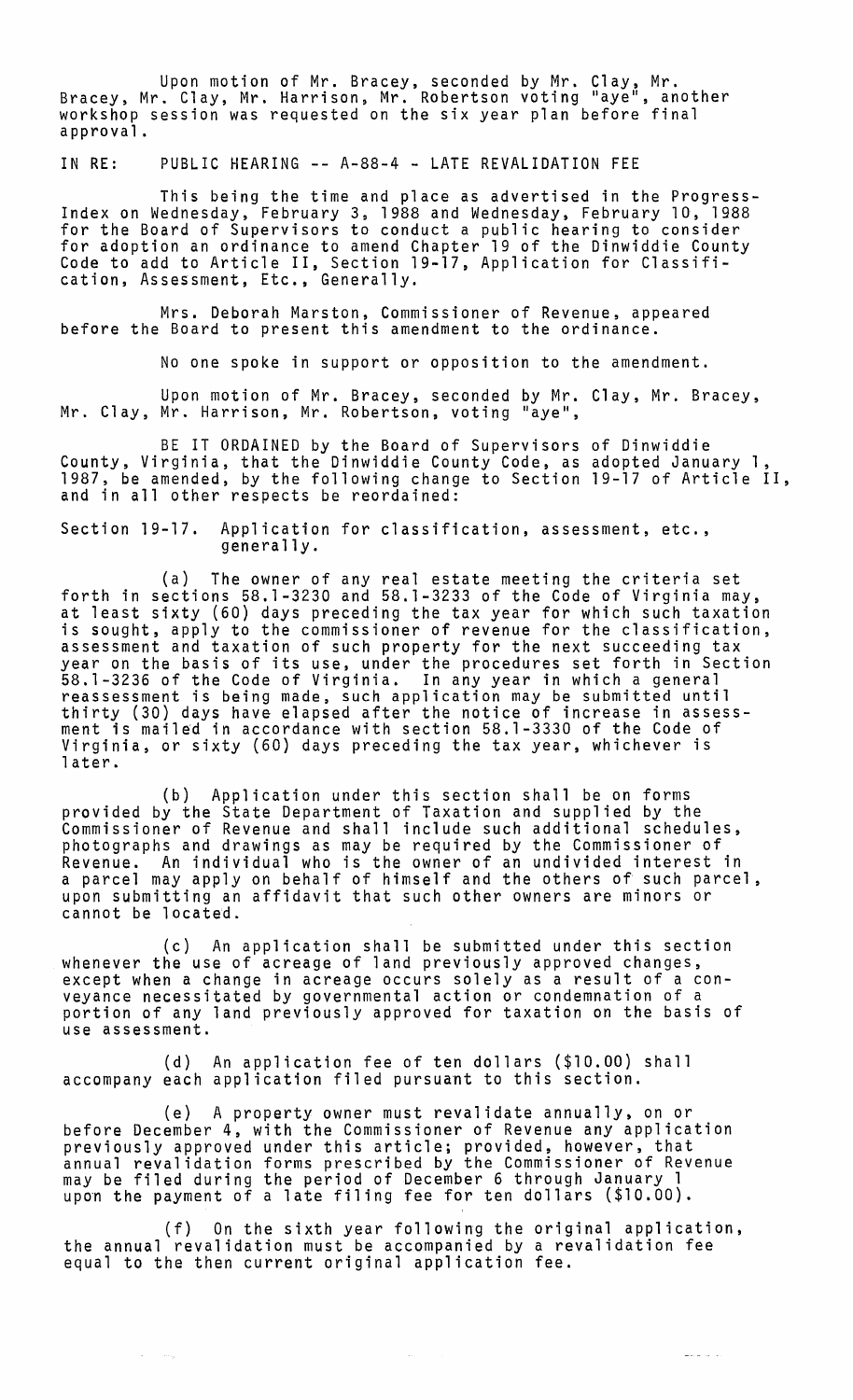(g) A separate application and revalidation shall be filed under this section for each parcel on the land book.

IN RE: PUBLIC HEARING -- A-88-5 - OPEN WELLS

This being the time and place as advertised in the Progress- Index on Wednesday, February 3, 1988 and Wednesday, February 10, 1988 for the Board of Supervisors to conduct a public hearing to consider for adoption an ordinance to amend Chapter 15 of the Dinwiddie County Code to add to section 15, Open Wells, Requirement to Cover, Etc.

Mr. Jim Cornwell, County Attorney, presented the amendment. He stated it was requested by the Sheriff and the Commonwealth's Attorney.

Mr. Clay stated that he was concerned about the requirement<br>of a sign. Children and animals cannot read and he did not see any<br>need for having to maintain a sign.

Mr. Cornwell stated the purpose of the sign was to make the location easier seen by the public and the Sheriff's Deparment.

Mr. Bill Coleman spoke in favor of the amendment. No one spoke in opposition.

Upon motion of Mr. Bracey, seconded by Mr. Harrison, Mr. Bracey, Mr. Clay, Mr. Harrison, Mr. Robertson voting "aye",

BE IT ORDAINED by the Board of Supervisors of Dinwiddie County, Virginia, that the Dinwiddie County Code, as adopted March, 1966, be amended, by the following change to Section 15 and in all other respects be reordained:

That Section 15-6 of the Code be added as follows:

It shall be unlawful for any person owning or occupying any land to allow to exist on said land any open, uncovered, or unsafely covered well, which well has a diameter greater than six inches and which is more than ten feet deep.

Each such well shall be covered in such a manner as not to be dangerous to human beings, animals or fowls. Any such cover shall, at a minimum, be constructed of reinforced concrete of at least three inches in thickness and shall be at least six inches in diameter larger than the well entrance over which the cover is to be placed.

The owner or occupier of any land upon discovering or being notified of the existence of any abandoned or unused well thereon shall immediately secure the area around the well so as to prevent children or animals from falling therein. Within ten days<br>after discovery the owner or occupier shall cover and mark any<br>unused well as herein required or, if said well is abandoned, fill the same in compliance with Section 18,2-316 of the Code of Virginia.

Each land owner upon whose land any well exists shall inspect each well every six months to verify that the cover is in place as necessary to comply with this ordinance.

Any person convicted of violating the provisions of this ordinance shall be guilty of a Class I misdemeanor and, in addition, the keeping of an uncovered or improperly covered well shall constitute a nuisance· pursuant to Section 15-5 of this Code and subject the a mare and particular to control to enforcement provisions thereunder.

IN RE: REGIONAL RESOURCE RECOVERY PROGRAM - RESOLUTION IN SUPPORT

Mr. Denny K. Morris, Executive Director of the Crater Planning District Commission, appeared before the Board to discuss the County's continued participation in the study and implementation of a Regional Resource Recovery program. An area solid waste task force was established from the Richmond Regional Planning District

(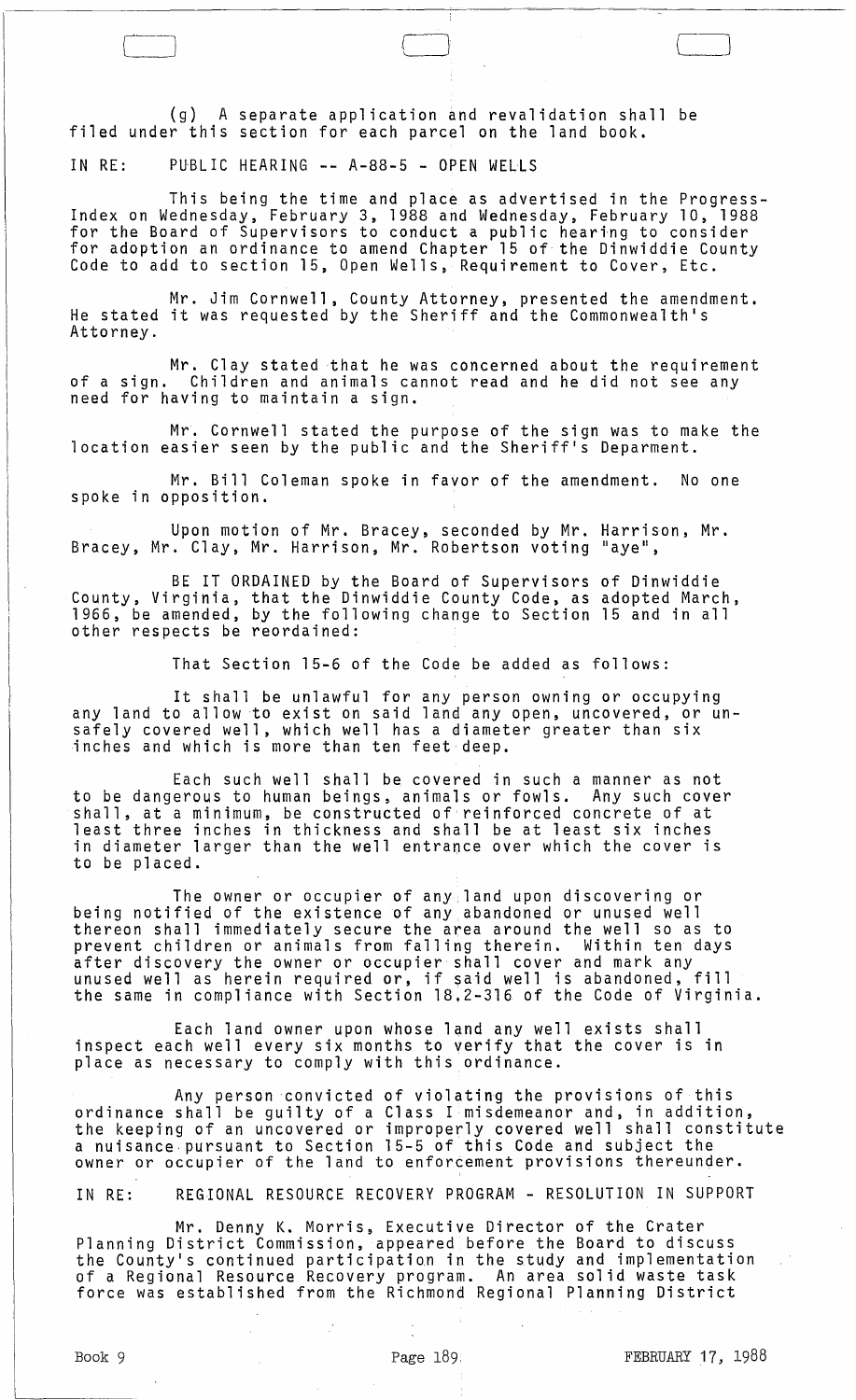and Crater Planning District Commissions to investigate the feasibility of this type of program because of the increasing solid waste disposal regulations all localities face.

He stated that at this time the cities of Hopewell, Colonial Heights and Petersburg as well as Prince George County have endorsed the next phase of the project.

The County Administrator recommended adoption of the resolution adding that before the County agreed to incur any additional cost it would be brought back to the Board for their consideration and action.

Upon motion of Mr. Harrison, seconded by Mr. Clay, Mr. Bracey, Mr. Clay, Mr. Harrison, Mr. Robertson voting "aye", the following resolution was adopted:

WHEREAS, the Richmond Regional Planning District Commission and the Crater Planning District Commission established the Richmond/ Tri-Cities Area Solid Waste Task Force to investigate the feasibility of a comprehensive regional resource recovery program and to address waste management issues of regional concern; and

WHEREAS, the Richmond/Tri-Cities Area Solid Waste Task Force retained. an engineering consultant with financial support from the 13 participating local governments to prepare a preliminary study of the economic feasibility of a regional resource recovery facility; and

WHEREAS the engineering consultant has completed the study, which provides general cost estimates for the construction and management of several regional resource recovery alternatives; and

WHEREAS, the report concludes that the "development of a regional solid waste management system involving resource recovery appears to be viable for the Richmond/Tri-Cities Area"; and

WHEREAS, the report further concludes that "implementation of the project will require a commitment by participating cities and counties" and makes specific recommendations on completion of needed detailed studies and actions to effectively implement a regional resource recovery facility including recycling programs; and

WHEREAS, the County of Dinwiddie recognizes the need to participate in long-range regional planning efforts to address future waste disposal needs of the County; and

WHEREAS, further studies and actions to address financial, organization and management, siting, environmental, recycling and energy markets, and ownership issues will require a significant commitment from local governments in terms of both monetary and human resources; and

WHEREAS, the Richmond/Tri-Cities Area Task Force and the Crater and Richmond Regional Planning District Commissions have recommended that it is the appropriate time for each of the 13 participating local governments to formally indicate their support or lack of support for continued local participation in a regional resource recovery implementation study prior to further actions and development of an implementation plan by the Solid Waste Task Force;

NOW THEREFORE BE IT RESOLVED by the Board of Supervisors of Dinwiddie County, Virginia that the County of Dinwiddie supports further studies for the implementation of a regional resource recovery program; and

BE IT FURTHER RESOLVED that by this resolution of support for participation in the regional resource recovery implementation program, the County of Dinwiddie expresses its commitment to:

- a. the County's continued participation in implementa- tion studies for the establishment of a regional· resource recovery program;
- b. work cooperatively with other jurisdictions on the Area Solid Waste Task Force to develop an implemen-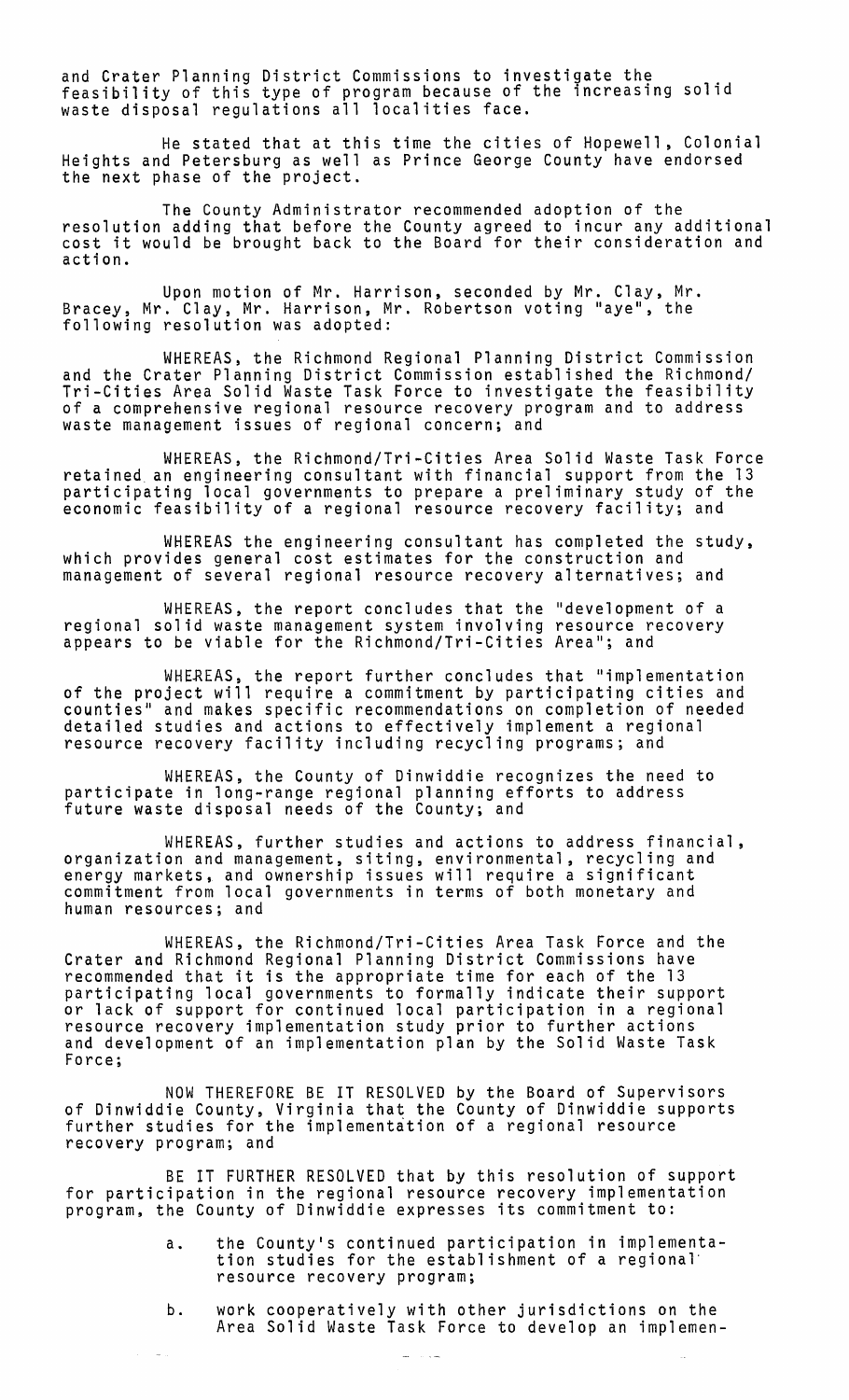tation program with a time and cost schedule for the next phase of the regional resource recovery program<br>by no later than June 30,~1988; and

1

c. an understanding that the appropriation for providing the local share of the costs for the next phase will be contingent upon further consideration of a detailed implementation work plan and budget to be developed by the Area Task Force.

#### IN RE: AMENDMENT CONCERNING CONDITIONAL USE PERMIT -- REFERRAL TO PLANNING COMMISSION

At the request of the Planning Commission, the County Attorney presented an amendment to the Zoning Ordinance which would declare a conditional use permit null and void after twelve (12) months of continuous non-use. He recommended it be submitted to the Planning Commission for public hearing and review.

Mr. Harrison stated he thought twelve (12) months was too short. It did not allow a businessman enough time to sell his business. Mr. Emerson stated that the current zoning ordinance only allows one year on non-conforming use. He stated that the County could re-grant a conditional use permit at the end of twelve (12) months. The individual would have to come back to the Board and apply for a new permit.

Upon motion of Mr. Harrison, seconded by Mr. Clay, Mr. Bracey, Mr. Clay, Mr. Harrison, Mr. Robertson voting "aye", the amendment to the Zoning Ordinance concerning Conditional Use Permits was referred to the Planning Commission for consideration with the following change:

Twenty-four (24) months would be substituted for twelve (12) months of continuous non-use.

IN RE: APPOINTMENT -- DISTRICT 19 MENTAL HEALTH AND MENTAL RETARDATION SERVICE CHAPTER 10 BOARD

Mr. Bracey nominated Mrs. Lillian Stewart for appointment to the District 19 Mental Health and Mental Retardation Chapter 10 Board. Mr. Clay seconded the nomination. Mr. Bracey, Mr. Clay,<br>Mr. Harrison, Mr. Robertson voting "aye", Mrs. Lillian Stewart was appointed to' the District 19 Mental Health and Mental Retardation Service Chapter 10 Board, term expiring December 31, 1990.

IN RE: TRANSPORTATION SAFETY COMMISSION

Upon motion of Mr. Bracey, seconded by Mr. Harrison, Mr. Bracey, Mr. Harrison, Mr. Robertson voting "aye", Mr. Clay abstaining, the following appointments were made to the Transpor-<br>tation Safety Commission: Mrs. Barbara Wilson, Pupil Transportation; Mr. Thomas E'. Gibbs, Jr·., Sheriff's' Department; Mrs. Becky Tilson, Driver Education; Mr. Max Roberts, Planning Commission; and Mr. Aubrey S. Clay, Board Representative, terms expiring December 31, 1988.

## IN RE: ZONING MAP UPDATE

Mr. Joe Emerson, Director of Planning, stated that he had received two (2) bids and was waiting on the third one for up-<br>dating the zoning maps. He was authorized at the last meeting to expend up to \$3,000 on an intern from Virginia State University. He stated that he could not come to an agreement with the intern on the hourly rate, therefore, he went forward to seek proposals.

Upon motion of Mr. Bracey, seconded by Mr. Harrison, Mr. Bracey, Mr. Clay, Mr. Harrison, Mr. Robertson voting "aye", the Director of Planning was authorized to award a contract for updating the zoning maps to the low bidder, cost not to exceed \$1,700.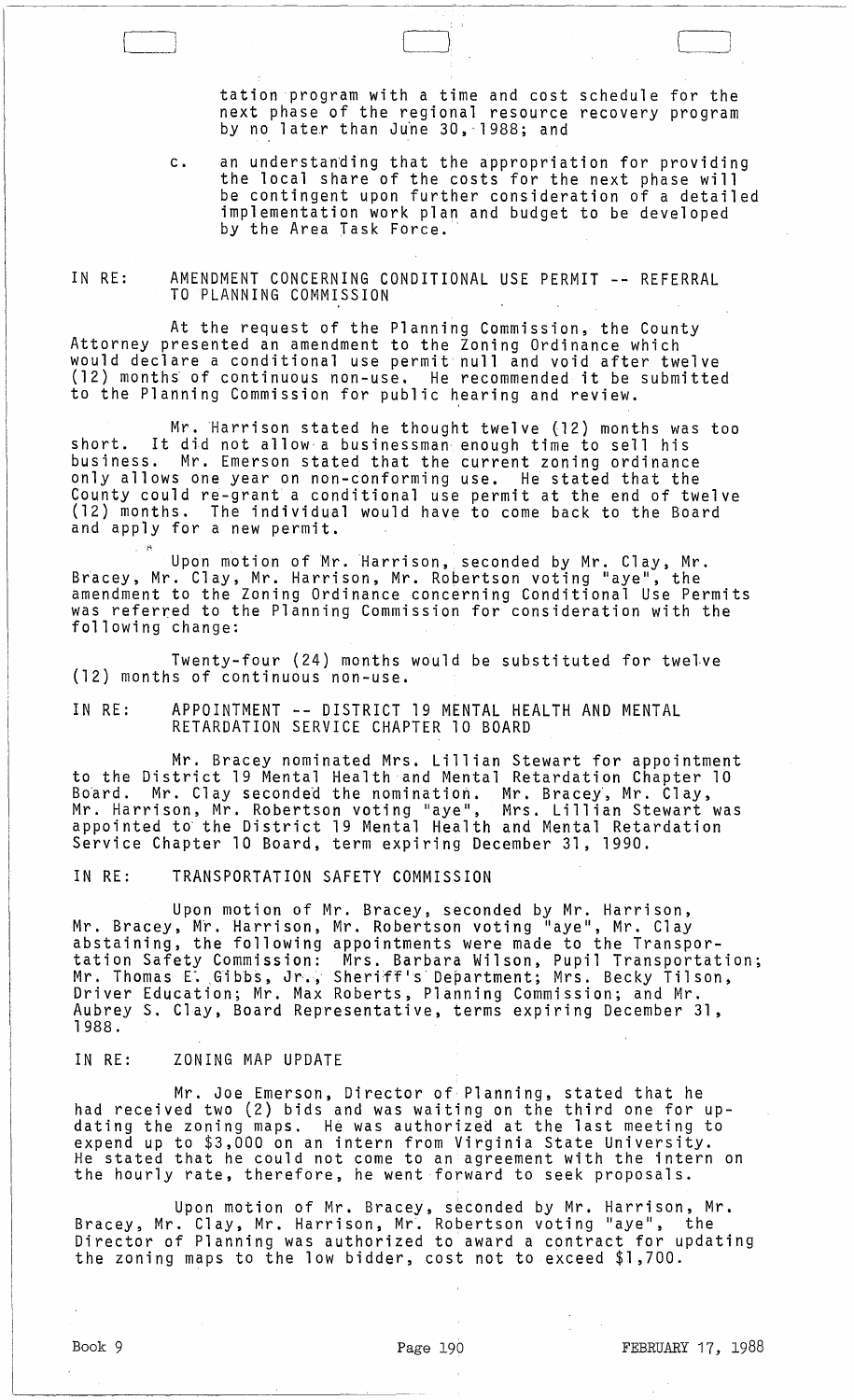# IN RE: CLARENCE COLEMAN CLAIM

Mr. Clarence Coleman was present to submit a claim for damages to his house caused by a Deputy Sheriff responding to a call at Mr. Coleman's house. Mr. Coleman had been asked to obtain a third estimate which he presented at this time. The estimates received were \$4200, \$4800 and \$5500.

Jim Cornwell, County Attorney, stated that the Building Inspector had viewed the damages and submitted an informal estimate of \$2500. Mr. Cornwell stated that he would have to recommend denial of the claim based on the Law of Virginia. Under the law, a police<br>officer in the course of carrying out his duty incurs no liability officer in the course of carrying out his duty incurs no liability<br>for damages.

Mr. T. O. Rainey, Commonwealth's Attorney, stated that the suspect that the deputy was chasing was apprehended. Since that time he has left but Mr. Rainey felt sure he would be brought back and possibly be a source of recovering the money.

M Mr. Robertson stated that the process could go on for some time. He realized that the County Attorney was looking at the case from a legal stand point, however, he was looking at it from a humanistic view point. The Sheriff has indicated that the Deputy was responsible and Mr. Robertson stated he felt the man should be paid.<br>He was disturbed by the estimates compared to the appearance of the police car. He recommended that the claim be paid and that the County seek recovery for the damages.

Mr. Harrison *moved* that the claim be approved and that the lowest bid for the damages be accepted. There was no second. Mr. Bracey, Mr. Clay, Mr. Harrison, Mr. Robertson voting "aye",

BE IT RESOLVED by the Board of Supervisors of Dinwiddie<br>County, Virginia that the claim submitted by Mr. Clarence Colema that the claim submitted by Mr. Clarence Coleman be approved; and

BE IT FURTHER RESOLVED by the Board of Supervisors of Dinwiddie County, Virginia that the lowest bid of \$4200 submitted by Watkins Construction Company, Inc. be accepted to repair damages done to Mr. Clarence Coleman's house; and

BE IT FURTHER RESOLVED by the Board of Supervisors of Dinwiddie County, Virginia that a release statement be signed by<br>Mr. Clarence Coleman to include verification that no other restitution has been received.

### IN RE: VICTIM WITNESS ASSISTANCE PROGRAM

Mr. T. O. Rainey, III., Commonwealth's Attorney, presented a brochure that has been developed for the Dinwiddie County Victim Witness Assistance Program. He stated that the program had been developed without a request for funds from the State or the local governing body. He asked the Board to pass this information on to people who may need these services. Mr. Bracey suggested that Mr. Rainey introduce the information to the government class at the high school.

### IN RE: EXECUTIVE SESSION

UPon motion of Mr. Clay, seconded by Mr. Bracey, Mr. Bracey, Mr. Clay, Mr. Harrison, Mr. Robertson voting "aye", pursuant to Section 2.1-344 (1), (4) and (6) of the Virginia Freedom of Information Act, the Board moved into Executive Session at 10:00 P.M. to discuss legal and personnel matters. The meeting reconvened into Open Session at 12:06 A.M.

#### IN RE: ADJOURNMENT

Upon motion of Mr. Clay, seconded by Mr. Bracey, Mr. Bracey, Mr. Clay, Mr. Harrison, Mr. Robertson voting "aye", the meeting was adjourned until 9:00 A.M. Monday, February 22, 1988.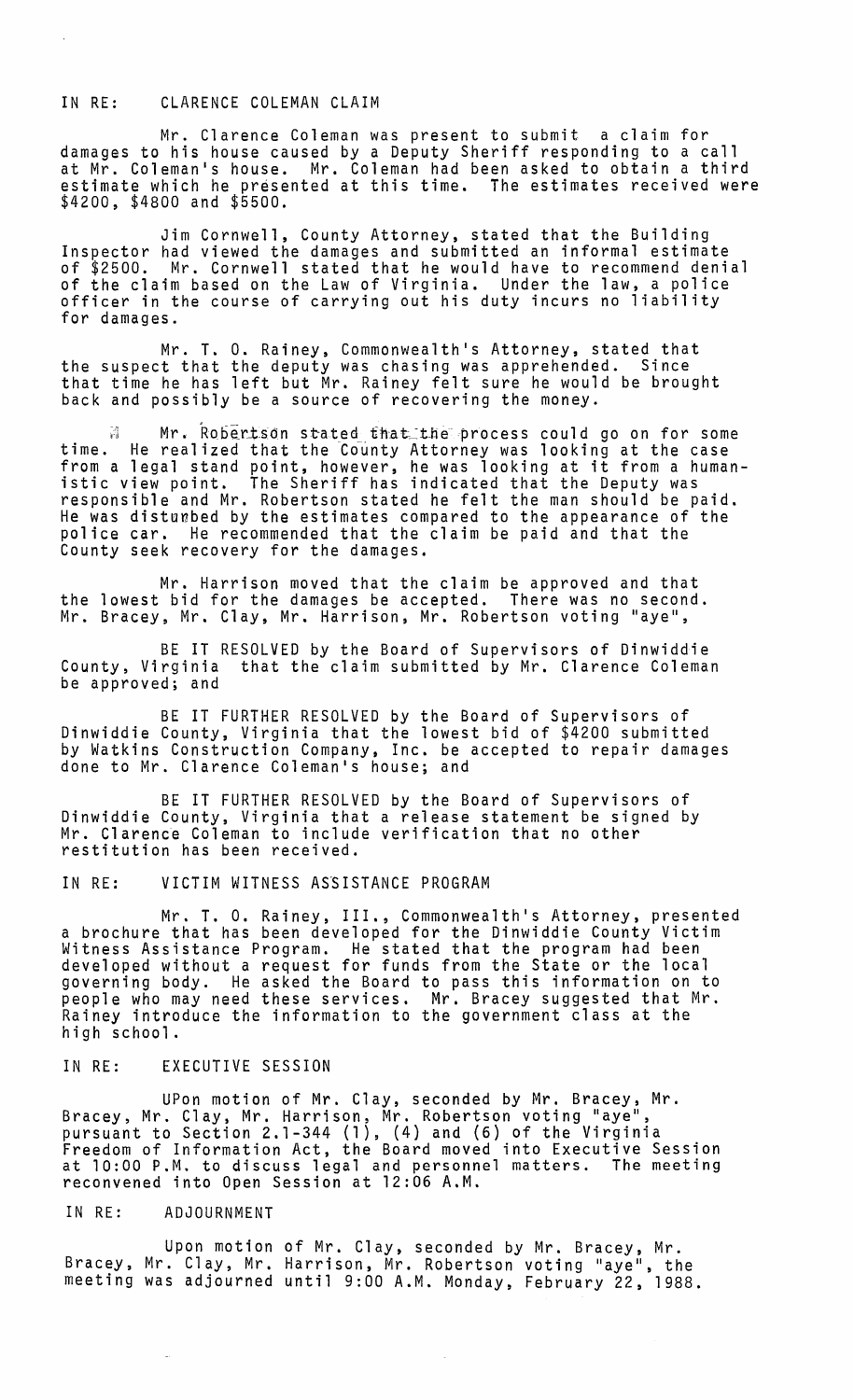|                  |                                                                   | FEBRUARY 22, 1988 - 9:00 A.M. -- CONTINUATION OF FEBRUARY 17, 1988<br>MEETING                                                                                                                                                                                                                                                                                                                                                                                                        |                                                                                                                      |
|------------------|-------------------------------------------------------------------|--------------------------------------------------------------------------------------------------------------------------------------------------------------------------------------------------------------------------------------------------------------------------------------------------------------------------------------------------------------------------------------------------------------------------------------------------------------------------------------|----------------------------------------------------------------------------------------------------------------------|
| PRESENT:         | HARRISON A. MOODY<br>CHARLES W. HARRISON<br>EDWARD A. BRACEY, JR. | GEORGE E. ROBERTSON, JR., CHAIRMAN<br>AUBREY S. CLAY, VICE-CHAIRMAN                                                                                                                                                                                                                                                                                                                                                                                                                  | ELECTION DISTRICT #2<br>ELECTION DISTRICT #4<br>ELECTION DISTRICT #1<br>ELECTION DISTRICT #2<br>ELECTION DISTRICT #3 |
|                  | JAMES E. CORNWELL, JR.                                            |                                                                                                                                                                                                                                                                                                                                                                                                                                                                                      | COUNTY ATTORNEY                                                                                                      |
| IN RE:           |                                                                   | AMENDMENT TO SECTION 21-9 -- WATER AND SEWER ORDINANCE<br>ADOPTION AS EMERGENCY ORDINANCE                                                                                                                                                                                                                                                                                                                                                                                            |                                                                                                                      |
|                  |                                                                   | Mr. Jim Cornwell, County Attorney, presented an amendment<br>to Section 21-9 of the Dinwiddie County Code dealing with disposal of<br>storm water, unpolluted drainage, etc. This amendment would require<br>curbs, gutters and storm sewers in all new subdivisions to prevent<br>erosion of land, sediment of water courses and to eliminate the<br>possibility of infiltration of storm and drainage water from new<br>subdivision's into the authority's water and sewer system. |                                                                                                                      |
|                  |                                                                   | He added there has already been a problem with erosion and<br>sediment control in certain subdivisions. This ordinance would be in<br>effect until the revised subdivision ordinance is considered.                                                                                                                                                                                                                                                                                  |                                                                                                                      |
|                  | a similar requirement.                                            | Mr. Robertson stated he had spoken with Jack Eubank,<br>Director, Dinwiddie County Water Authority, who indicated the County<br>has already using 400,000 gallons of its 500,000 gallon capacity with<br>the Petersburg Sewage Treatment facility. Chesterfield has adopted                                                                                                                                                                                                          |                                                                                                                      |
| emergency basis. |                                                                   | Mr. Robertson recommended adoption of the ordinance on an                                                                                                                                                                                                                                                                                                                                                                                                                            |                                                                                                                      |
| creased.         |                                                                   | Mr. Cornwell stated that subdivision plats can still be<br>presented for recordation. The ordinance, however, would require<br>curbs, gutters and a storm water management system. The price may<br>go up somewhat, but the size of the lot would not have to be in-                                                                                                                                                                                                                 |                                                                                                                      |
|                  |                                                                   | Mr. Joe Emerson, Director of Planning, stated that the<br>Virginia Community Certification Program requires curbs and gutters<br>under the site and building requirements.                                                                                                                                                                                                                                                                                                           |                                                                                                                      |
|                  |                                                                   | Mr. Harrison stated some of the subdivisions were in very<br>bad shape and he was all for this.                                                                                                                                                                                                                                                                                                                                                                                      |                                                                                                                      |
|                  |                                                                   | Mr. Emerson stated this requirement would be included in<br>the revised subdivision ordinance. He stated it would not effect<br>the plans that have been recorded or submitted with all fees paid.                                                                                                                                                                                                                                                                                   |                                                                                                                      |
| $"aye"$ ,        |                                                                   | Upon motion of Mr. Harrison, seconded by Mr. Bracey, Mr.<br>Bracey, Mr. Clay, Mr. Harrison, Mr. Moody, Mr. Robertson voting                                                                                                                                                                                                                                                                                                                                                          |                                                                                                                      |
|                  |                                                                   | BE IT ORDAINED by the Board of Supervisors of Dinwiddie<br>County, Virginia, that the Dinwiddie County Code, as previously<br>adopted, be amended by the following changes to Section 21-9 of<br>Article I and in all other respects be reordained.                                                                                                                                                                                                                                  |                                                                                                                      |
| as follows:      |                                                                   | That Section 21-9 of the Code be deleted and replaced                                                                                                                                                                                                                                                                                                                                                                                                                                |                                                                                                                      |
|                  |                                                                   | SECTION 21-9. Disposal of storm water, unpolluted drainage, etc.                                                                                                                                                                                                                                                                                                                                                                                                                     |                                                                                                                      |
|                  |                                                                   | In order to prevent erosion of land, sedimentation of<br>water courses and to prevent infiltration of storm water and<br>other drainage into public water and sewer facilities, all sub-<br>divisions hereafter constructed shall contain a system of storm<br>water sewers which discharge to a natural outlet. All such<br>systems shall provide for curbs, gutters and storm drains along                                                                                         |                                                                                                                      |
|                  |                                                                   |                                                                                                                                                                                                                                                                                                                                                                                                                                                                                      |                                                                                                                      |
| Book 9           |                                                                   | Page 191                                                                                                                                                                                                                                                                                                                                                                                                                                                                             | FEBEGARY 17, 1988                                                                                                    |

 $\ddot{\phantom{a}}$ 

 $\mathbb{R}$